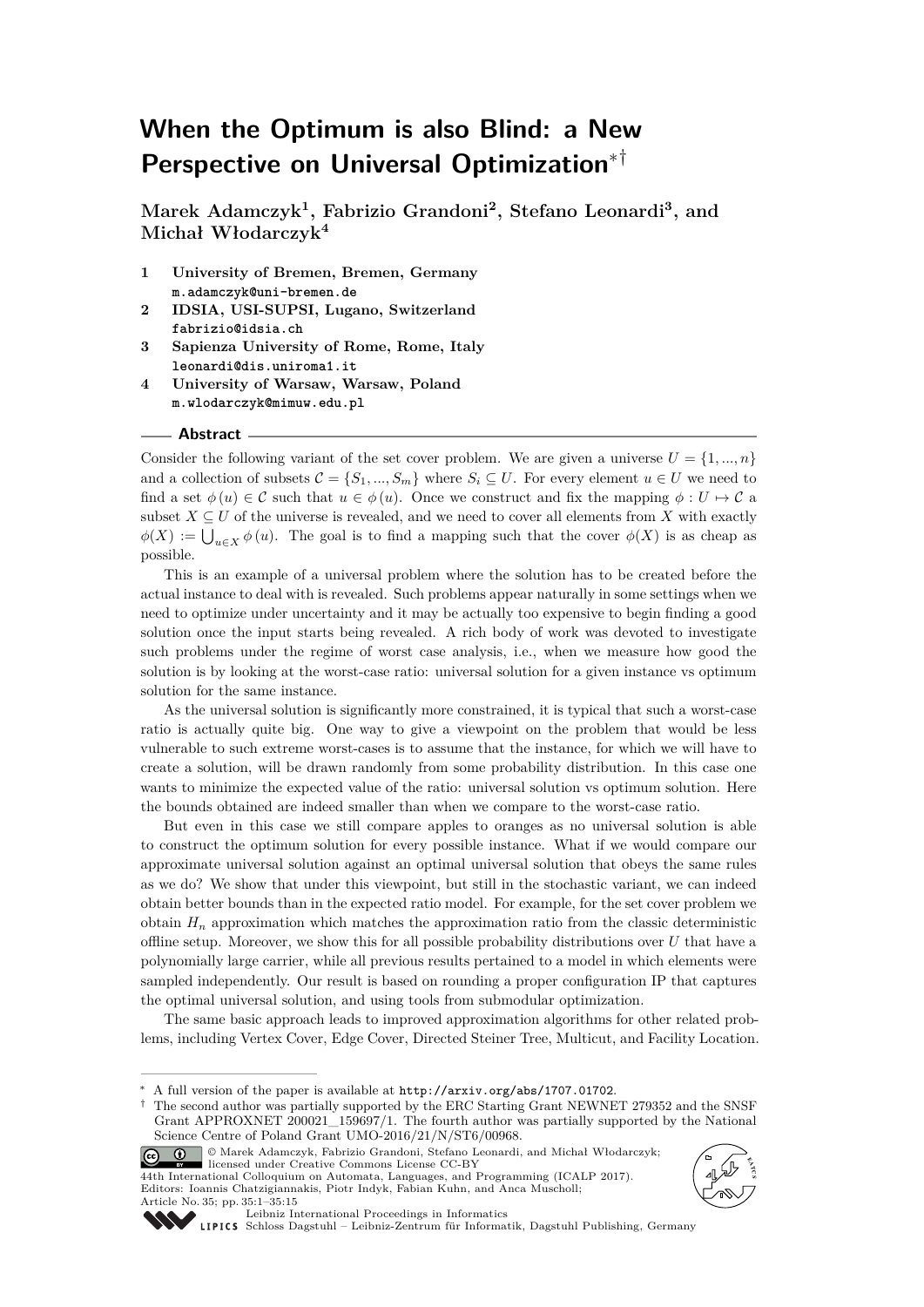**2012 ACM Subject Classification** F. Theory of Computation, G.1.6 Optimization

**Keywords and phrases** approximation algorithms, stochastic optimization, submodularity

**Digital Object Identifier** [10.4230/LIPIcs.ICALP.2017.35](http://dx.doi.org/10.4230/LIPIcs.ICALP.2017.35)

### **1 Introduction**

In a typical online problem part of the input is revealed gradually to an algorithm, which has to react to each new piece of the input by making irrevocable choices. In an online covering problem the online input consists of a sequence of *requests*, which have to be satisfied by the algorithm by buying *items* at minimum total cost.

Some online applications have severe resource constraints, typically in terms of time and/or computational power. Hence even making an online (non-trivial) choice might be too costly. In these settings it makes sense to consider universal algorithms. Roughly speaking, the goal of these algorithms is to pre-compute a reaction to each possible input, so that the online choice can then be made very quickly (say, looking at some pre-computed table). Since the adversary has a lot of power in the universal setting, typically one assumes a stochastic input. In particular, the input is sampled according to some probability distribution  $\pi$ , which is either given in input or that can be sampled multiple times at polynomial cost per sample (*oracle model*).

The most relevant prior work for this paper is arguably due to Grandoni et al. [\[21\]](#page-13-0) (conference version in [\[20\]](#page-13-1)). The authors consider the universal stochastic version of some classical NP-hard covering problems such as set cover, non-metric facility location, multicut etc. They provide polynomial-time approximation algorithms for those problems in the *independent activation model*, where each request *u* is independently sampled with some known probability  $p_u$ . Crucially, in their work the approximation ratio is obtained by comparing the expected cost of the approximate solution with the expected cost of the optimal offline solution (that knows the future sampled input). For example, in the set cover case they present a polynomial-time algorithm that computes a mapping of expected cost at most  $O(\log(nm)) \mathbb{E}[OPT_{\text{off}}(X)]$ , where the expectation is taken over the sampling of X according to  $\pi$  and  $OPT_{\text{off}}(X)$  is the minimum (offline) cost of a set cover of X. Here *n* is size of the universe and *m* the number of subsets. For  $m \gg n$  this ratio becomes  $O\left(\frac{\log m}{\log \log m}\right)$ and is tight. They also consider the universal (non-metric) facility location problem in the independent activation model, and provide a  $O(\log n)$  approximation (in the above sense), where  $n$  is the total number of clients and facilities. We remark that their method seems not to lead to any improved approximation factor in the metric version of the problem. We finally mention their  $O(\log^2 n)$  approximation for universal multicut in the independent activation model, where *n* is the number of nodes in the graph.

### **1.1 Our Results and Techniques**

Comparing with the offline optimum as in [\[21\]](#page-13-0) might be too pessimistic. And often when we need to optimize under uncertainty we cannot really find a better benchmark, flagship example of it would be online problems. However, stochastic two-stage [\[29,](#page-13-2) [42\]](#page-14-1) and stochastic adaptive [\[38,](#page-14-2) [13,](#page-12-0) [12,](#page-12-1) [23\]](#page-13-3) problems have proven that one can actually compare an approximate solution with an optimum algorithm that is not omnipotent but obeys the same rules of the model as the approximate one. This inspired us to ask the following question: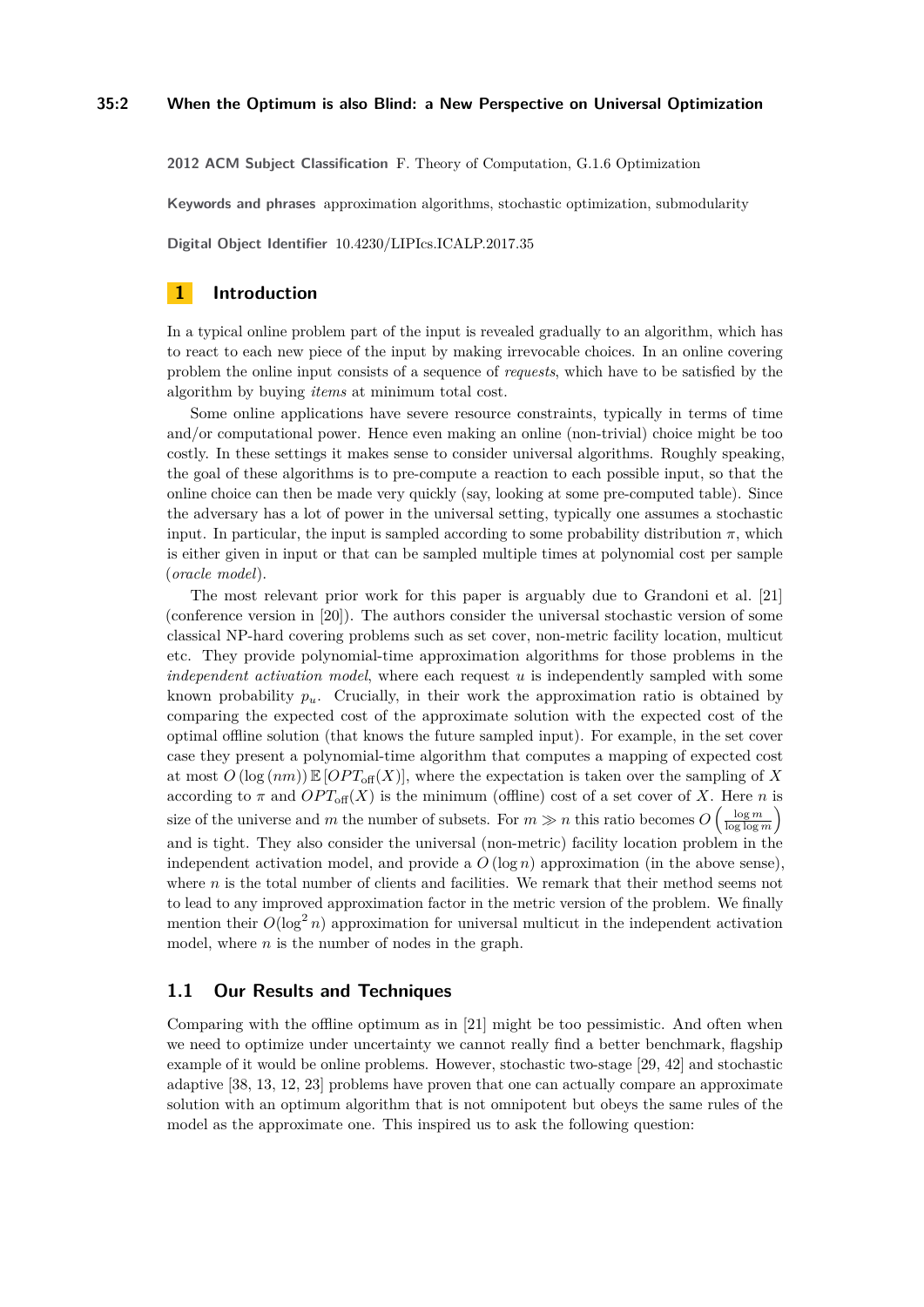*Is it also possible in a stochastic universal problem to compare our algorithm with an optimum solution that is restricted by the model in the same way as we are?*

In this paper we show that we can do this indeed. In this way we manage to obtain tighter approximation ratios – which of course are compared to a weaker benchmark, but this benchmark itself can be interpreted as more fair and meaningful – and it also allows us to approach more general problems.

### **1.1.1 Universal Stochastic Set Cover**

We shall describe carefully the UNIVERSAL STOCHASTIC SET COVER problem in this section so that we will fully present the model. For the remaining problems their full statements will appear in appropriate sections.

In the UNIVERSAL STOCHASTIC SET COVER problem we are given in input a universe  $U = \{1, 2, ..., n\}$ , and a collection  $C \subseteq 2^U$  of *m* subsets  $S \subseteq U$ , each one with an associated cost  $c(S)$ . We need to a priori map each element  $u \in U$  into some set  $\phi(u) \in \mathcal{C}$ . Then a subset  $X \subseteq U$  is sampled according to some probability distribution  $\pi$  (either given in input as a set of scenarios or only by accessing an oracle), and we have to buy the sets  $\phi(X) = \bigcup_{u \in X} \phi(u)$  as the cover of *X*. Our goal is to minimize the expected value of the total cost, i.e.,  $\mathbb{E}_{X \sim \pi} [c(\phi(X))] = \mathbb{E}_{X \sim \pi} \left[ \sum_{S \in \phi(X)} c(S) \right]$ . One of the most important aspects in our model is that we do not compare ourselves against the expected value of an optimum offline solution for a given scenario, that is, <u>not</u> against  $\mathbb{E}_{X\sim\pi}$  [*OPT*<sub>off</sub> (*X*)], but what we compare ourselves with is

$$
\min_{\phi: \forall_{u \in U}} \max_{u \in \phi(u)} \mathbb{E}_{X \sim \pi} \left[ \sum_{S \in \phi(X)} c(S) \right]
$$

which is the expected outcome of an *optimal universal mapping*.

The results depend on the probability distribution with which we deal in an instance of the problem. Possible probability distributions are:

- **Scenario model:** Here we are given in input all the sets  $X_1, ..., X_N \subseteq U$  such that  $\mathbb{P}_{X \sim \pi}$  [*X* = *X*<sub>*i*</sub>] > 0 with the associated probability. This model allows for explicit use of all the scenarios in the computations. For the UNIVERSAL STOCHASTIC SET COVER we obtain *O*(log *n*)-approximation in this case even in the weighted case.
- **Oracle model:** This is the most general model. We have a black-box access to an oracle Π from which we can sample a scenario from distribution *π*. We assume that taking a sample requires polynomial time. In this model we can find an  $O(\log n)$ -approximation for Universal Stochastic Set Cover in polynomial time only for the unweighted case; in the weighted case we achieve the same approximation factor in pseudo-polynomial time depending on  $\max_{S \in \mathcal{C}} c(S)$ .
- **Independent activation model:** In this model we assume that every element  $u \in U$  is m. independently sampled with some given probability  $p<sub>u</sub>$ . This model does not capture correlations of elements, and therefore sometimes it is not fully realistic. Though it cannot be represented by a polynomial number of scenarios, its nice properties allow one to develop good approximation algorithms for several problems. In this setting we are able to approximate UNIVERSAL STOCHASTIC SET COVER within a factor  $O(\log n)$  in polynomial time even in the weighted case.

Our results are obtained by defining a proper configuration LP (with an exponential number of variables) that captures the optimal mapping. We are able to solve this LP via the ellipsoid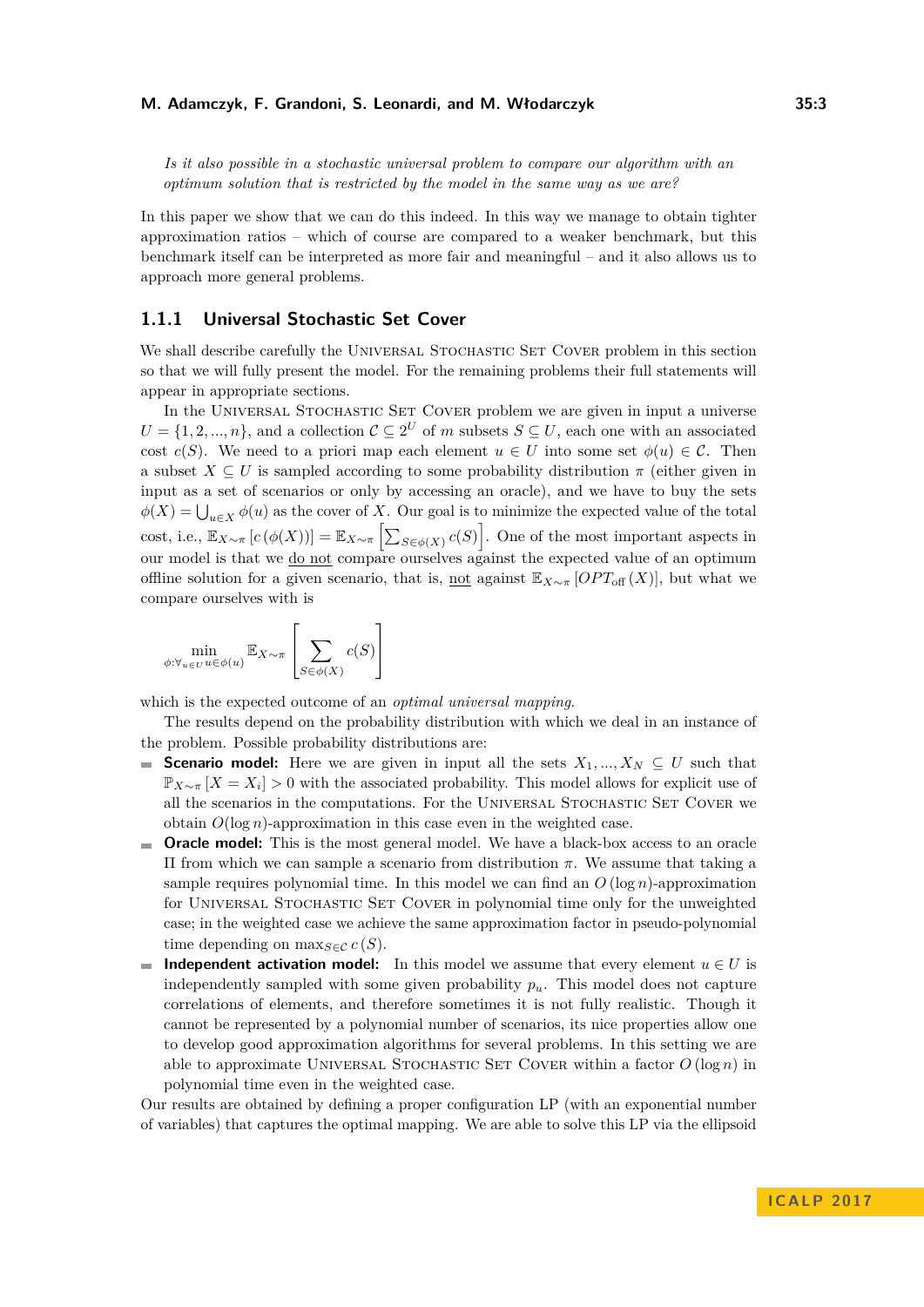### **35:4 When the Optimum is also Blind: a New Perspective on Universal Optimization**

method using a separation oracle. Somehow interestingly, our separation oracle has to solve a submodular minimization problem. Then we can round the fractional solution in a standard way.

# **1.1.2 Overview of the results**

The robustness of our framework allows us to address universal extensions of several covering problems. After expressing the goal as a true approximation task, we can adapt tools from the rich theory of approximation algorithms.

Here we give an overview of our results. Detailed statements of the theorems appear in appropriate sections.

### **Scenario model**

In this setting, we are able to construct an LP-based polynomial-time  $O(\log n)$ -approximation to the universal stochastic version of SET COVER (Theorem [6\)](#page-7-0), which generalizes to NON-Metric Facility Location and Constrained Set Multicover. In fact, the latter algorithm achieves an approximation guarantee of exactly *Hn*. Different rounding procedure leads to a 2-approximation for UNIVERSAL STOCHASTIC VERTEX COVER. All these approximation ratios match the best guarantees obtained in the deterministic world. What is more, the exact polynomial time algorithm for EDGE COVER extends to the scenario model. We also present an  $O(\sqrt{k})$ -approximation for UNIVERSAL STOCHASTIC DIRECTED STEINER Tree on acyclic graphs, where *k* is the number of terminals. Except the Set Cover problem, proof of all of these Theorems will appear in the full version of the paper.

### **Independent activation model**

In this setting, we are able to obtain several results in flavour of the *O*(1)-approximation for the Maybecast problem by Karger and Minkoff [\[33\]](#page-13-4). We present a 6.33-approximation for Universal Stochastic Metric Facility Location (Theorem [8\)](#page-8-0) and an *O*(log *n*) approximation for Universal Stochastic Multicut (Theorem [12\)](#page-11-0). As an intermediate result, we obtain a 4.75-approximation for UNIVERSAL STOCHASTIC MULTICUT on trees.

### **Oracle model**

We can generalize most of our results for the scenario model to this setting, with the restriction that in the weighted case we get a pseudo-polynomial running time. This will be discussed in the full version.

### **1.2 Related work**

Other universal-like problems have been addressed in the literature. For instance, in the universal TSP problem one computes a permutation of the nodes that is then used to visit a given subset of nodes. This problem has been studied both in the worst-case scenario for the Euclidean plane [\[39,](#page-14-3) [6\]](#page-12-2) and general metrics [\[32,](#page-13-5) [22,](#page-13-6) [27\]](#page-13-7), as well as in the averagecase [\[31,](#page-13-8) [7,](#page-12-3) [43,](#page-14-4) [19,](#page-13-9) [45\]](#page-14-5). (For the related problem of universal Steiner tree, see [\[33,](#page-13-4) [32,](#page-13-5) [22,](#page-13-6) [19\]](#page-13-9).) Jia et al. [\[32\]](#page-13-5) introduced the universal set cover and universal facility location problems, and studied them in the worst-case: they show that the adversary is very powerful in such models, and give nearly-matching  $\Omega(\sqrt{n})$  and  $O(\sqrt{n \log n})$  bounds on the competitive factor. These problems have been later studied by Grandoni et al. in the independent activation model [\[21\]](#page-13-0), as already mentioned before.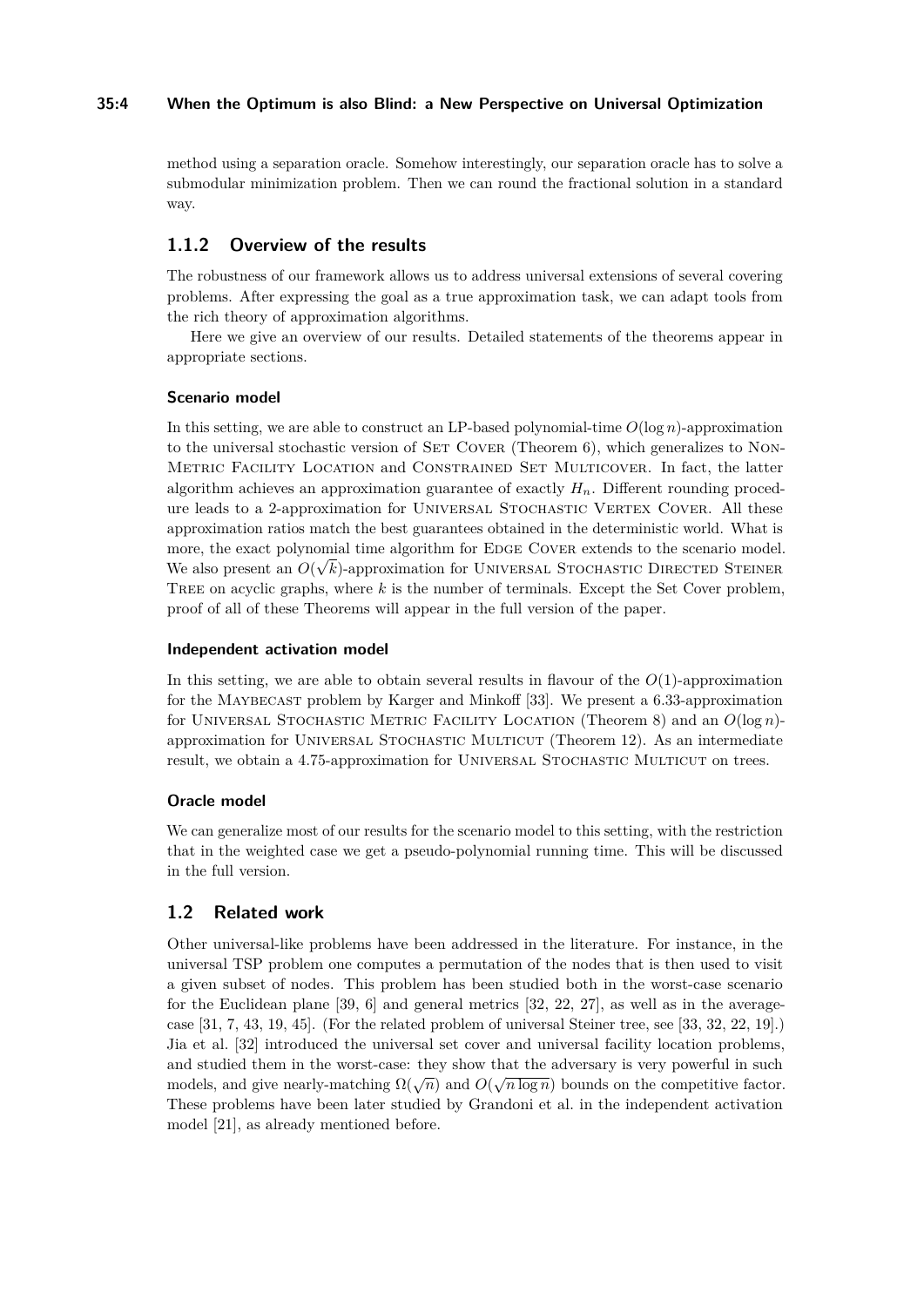A somewhat related topic is *oblivious routing* [\[40,](#page-14-6) [28,](#page-13-10) [8\]](#page-12-4) (see, e.g., [\[47,](#page-14-7) [49\]](#page-14-8) for special cases). A tight logarithmic competitive result as well as a polynomial-time algorithm to compute the best routing is known in the worst case for undirected graphs [\[5,](#page-12-5) [41\]](#page-14-9). For *oblivious routing on directed graphs* in the worst case the lower bound of  $\Omega(\sqrt{n})$  [\[5\]](#page-12-5) nearly matches upper bounds *directed graphs* in the worst case the lower bound of  $\Omega(\sqrt{n})$  [5] nearly matches upper bounds in [\[24\]](#page-13-11) but for the average case. The authors of [\[25\]](#page-13-12) give an  $O(\log^2 n)$ -competitive oblivious routing algorithm when demands are chosen randomly from a known demand-distribution; they also use "demand-dependent" routings and show that these are necessary.

Another closely related notion is the one of *online problems*. These problems have a long history (see, e.g., [\[9,](#page-12-6) [16\]](#page-13-13)), and there have been many attempts to relax the strict worst-case notion of competitive analysis: see, e.g., [\[14,](#page-12-7) [1,](#page-12-8) [19\]](#page-13-9) and the references therein. Online problems with stochastic inputs (either i.i.d. draws from some distribution, or inputs arriving in random order) have been studied, e.g., in the context of optimization problems [\[36,](#page-14-10) [37,](#page-14-11) [19,](#page-13-9) [4\]](#page-12-9), secretary problems [\[18\]](#page-13-14), mechanism design [\[26\]](#page-13-15), and matching problems in Ad-auctions [\[35\]](#page-14-12).

Alon et al. [\[2\]](#page-12-10) gave the first online algorithm for set cover with a competitive ratio of  $O(\log m \log n)$ ; they used an elegant primal-dual-style approach that has subsequently found many applications (e.g.,  $[3, 10]$  $[3, 10]$  $[3, 10]$ ). This ratio is the best possible under complexity-theoretic assumptions [\[34\]](#page-14-13); even unconditionally, no deterministic online algorithm can do much better than this [\[2\]](#page-12-10). Online versions of *metric* facility location are studied in both the worst case [\[36,](#page-14-10) [17\]](#page-13-16), the average case [\[19\]](#page-13-9), as well as in the stronger *random permutation model* [\[36\]](#page-14-10), where the adversary chooses a set of clients unknown to the algorithm, and the clients are presented to us in a random order. It is easy to show that for our problems, the random permutation model (and hence any model where elements are drawn from an *unknown* distribution) are as hard as the worst case.

One can of course consider the (offline) stochastic version of optimization problems. For example, *k*-stage stochastic set cover is studied in [\[29,](#page-13-2) [44\]](#page-14-14), with an improved approximation factor (independent from *k*) later given in [\[46\]](#page-14-15).

The result for the Oracle model are based on the Sample Average Approximation approach, see [\[11\]](#page-12-13) for the application most relevant to our work.

As mentioned before, in two-stage stochastic problems [\[42,](#page-14-1) [29\]](#page-13-2) and stochastic adaptive problems [\[13,](#page-12-0) [38,](#page-14-2) [12,](#page-12-1) [23\]](#page-13-3) it is possible to compare our algorithms with an optimum algorithm which is equally constrained in the model as our problem, and this is what shed a light on the possibility of obtaining results in the same spirit for the universal stochastic optimization.

In two recent papers [\[48,](#page-14-16) [15\]](#page-13-17) authors looked at universal optimization over scenarios, but compared against the average offline optimum, and not the optimum universal solution as we do. All the properties of submodular functions used in our work can be found here [\[50\]](#page-14-17).

# **2 Preliminaries**

Here we give some basic definitions and properties. Given a universe *U*, we call a function  $f: 2^U \to \mathbb{R}$  submodular if  $f(A) + f(B) \ge f(A \cap B) + f(A \cup B)$  for each pair of sets  $A, B \subseteq U$ . Function *f* is monotone if  $f(B) \ge f(A)$  for  $A \subseteq B$ . When considering a submodular function, we assume that it is implicitly given in the form of an oracle that can be queried on a specific  $A \subseteq U$  and returns the value  $f(A)$  in constant time.

<span id="page-4-0"></span>▶ **Theorem 1** (Iwata et al. [\[30\]](#page-13-18)). *There is an algorithm to minimize a given submodular function*  $f: 2^U \to \mathbb{N}$  *in polynomial time in* |*U*| *and in the number of bits needed to encode the largest value of f.*

Let us introduce a function  $g_{\pi}: 2^U \to \mathbb{R}^+$ ,  $g_{\pi}(A) = \mathbb{P}[A \cap X \neq \emptyset]$  where X is drawn from the distribution  $\pi$ . Our framework exploits crucially the fact that  $g_{\pi}$  is a submodular function.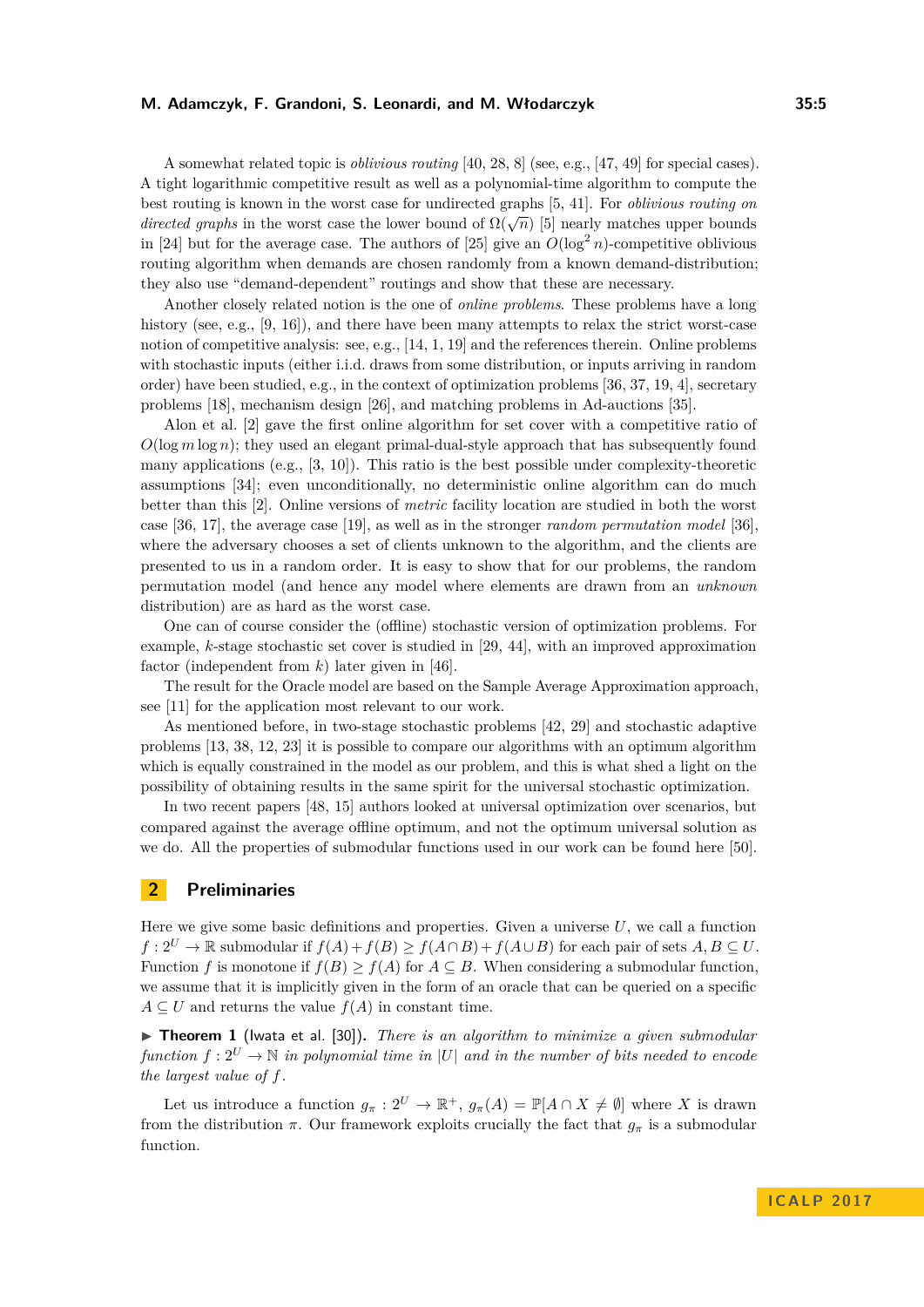#### **35:6 When the Optimum is also Blind: a New Perspective on Universal Optimization**

**I Lemma 2.** *Function*  $g_{\pi}$  *is submodular and monotone.* 

**Proof.** Observe that  $g_{\pi}(A) = \sum_{X \subseteq U} \pi(X) \cdot \mathbf{1}[A \cap X \neq \emptyset]$ . Function  $A \to \mathbf{1}[A \cap X \neq \emptyset]$  is submodular and a combination of such functions with positive coefficients is submodular. The monotonicity holds trivially by definition.

# **3 Universal Set Cover**

In this section we present our approximation algorithm for universal set cover. We start by considering the case that  $\pi$  is given in input, in the form of a set of *N* scenarios  $X_1, \ldots, X_N$ , where scenario  $X_i \subseteq U$  is sampled with some given probability  $p_i = \pi(X_i)$ . Then we (partially) extend our approach to the oracle model. Recall that  $n = |U|$  is the number of elements in the universe.

Consider the scenario case. Recall that, for  $B \subseteq U$ ,  $g_{\pi}(B) = \mathbb{P}[B \cap X \neq \emptyset]$ , where the probability is taken over  $X \subseteq U$  sampled from  $\pi$  (namely, one of the scenarios  $A_i$  in this case). As mentioned before,  $g_{\pi}$  is a submodular function over the universe *U*.

We start by expressing our problem as the following integer program  $(\text{IP})$ .

<span id="page-5-0"></span>
$$
\min \sum_{S \in \mathcal{C}} c(S) \sum_{B \subseteq S} y_B^S \cdot g_\pi(B) \qquad (\text{IP-SC})
$$
\n
$$
\text{s.t.} \sum_{B \ni u} \sum_{S \supseteq B} y_B^S \ge 1 \qquad \forall_{u \in U}
$$
\n
$$
y_B^S \in \{0, 1\} \qquad \forall_{S \in \mathcal{C}} \forall_{B \subseteq S}. \qquad (1)
$$

We obtain a linear relaxation (LP-SC) of (IP-SC) by replacing the integrality constraints [\(1\)](#page-5-0) with  $y_B^S \geq 0$ .

#### ► **Lemma 3.** *Integer program (IP-SC) is equivalent to Universal Stochastic Set Cover.*

**Proof.** It is easy to translate a mapping  $\phi: U \to \mathcal{C}$  into some feasible solution to (LP-SC). All variables are zeros by default and for each  $S \in \mathcal{C}$  such that  $\phi^{-1}(S)$  is non-empty, we set  $y_{\phi^{-1}(S)}^S = 1$ . Note that always  $\phi^{-1}(S) \subseteq S$ . In that setting the objective value equals the expected cost of the covering.

Let us fix some feasible solution  $\{y_B^S\}_{S \in \mathcal{C}, B \subseteq S}$ . We know that for each  $u \in U$  there is some pair  $(B, S)$  so that  $u \in B$  and  $y_B^S = 1$  (we will call it a *covering pair*). As long as there are many covering pairs for some *u*, we replace one of them with  $(B \setminus \{u\}, S)$ . The new solution is still feasible and the objective value is no greater as function  $g_{\pi}$  is monotone. Therefore there exists an optimal solution so that each  $u \in U$  admits exactly one covering pair  $(B_u, S_u)$ . We can define  $\phi(u) = S_u$  to obtain a covering with expected cost equal to the value of the objective function.

(LP-SC) has an exponential number of variables: in order to solve it we consider its dual, and provide a separation oracle to solve it. Interestingly, our separation oracle uses submodular minimization.

<span id="page-5-1"></span> $\blacktriangleright$  **Lemma 4.** *(LP-SC)* can be solved in polynomial time.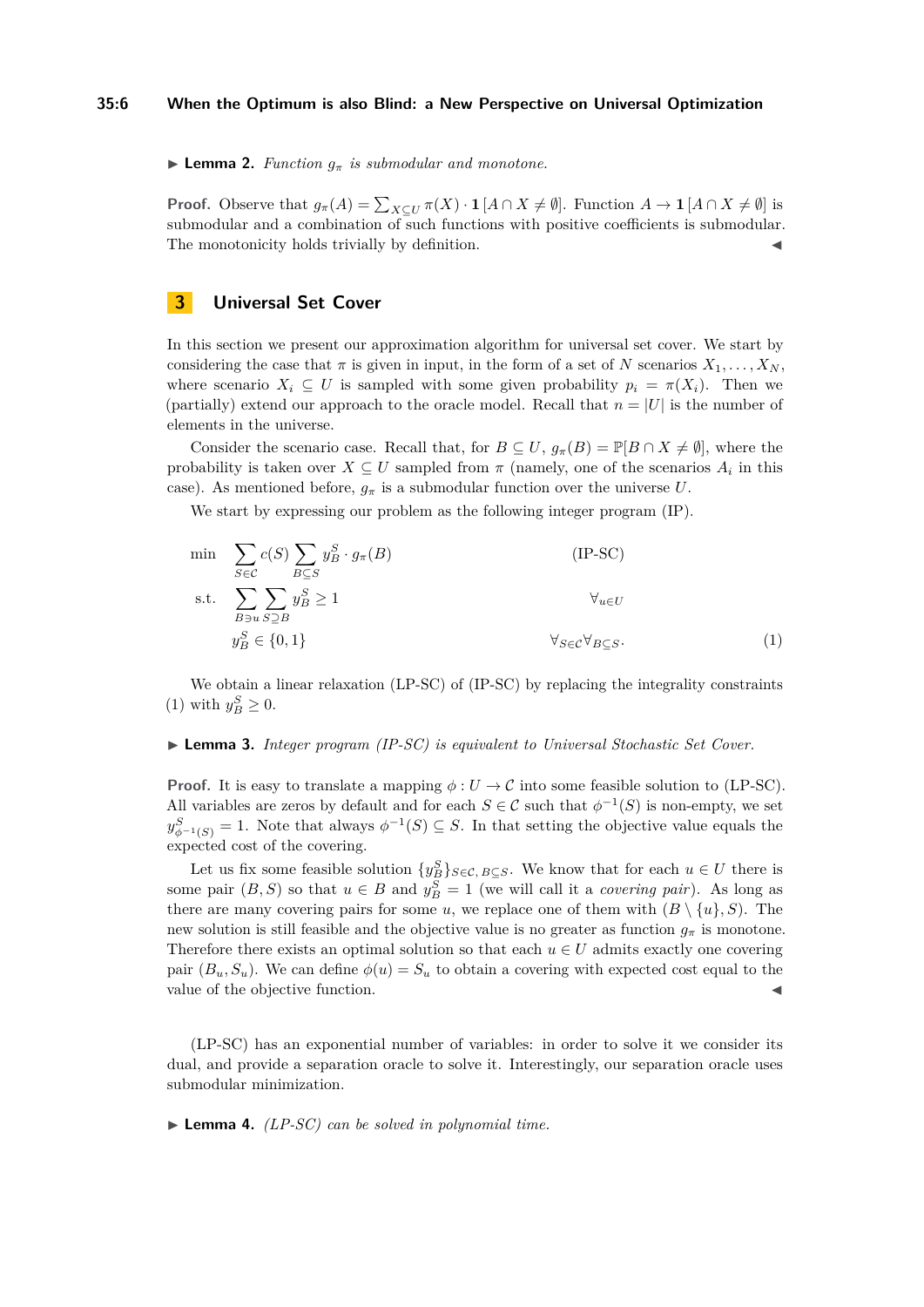**Proof.** We show how to solve the dual of  $(LP-SC)$ , which is as follows:

$$
\max_{u \in U} \sum_{u \in B} \alpha_u \quad \text{(DP-SC)}
$$
\n
$$
\text{s.t.} \sum_{u \in B} \alpha_u \le c(S) \cdot g_\pi(B) \quad \forall_{S \in \mathcal{C}} \forall_{B \subseteq S}
$$
\n
$$
\alpha_u \ge 0 \quad \forall_{u \in U}.
$$

Observe that (DP-SC) has a polynomial number of variables and an exponential number of constraints. In order to solve (DP-SC), it is sufficient to provide a (polynomial-time) separation oracle, i.e. a procedure that, given a tentative solution  $\{\alpha_u\}_{u\in U}$ , either determines that it is feasible or provides a violated constraint.

This reduces to check, for each given  $S \in \mathcal{C}$ , whether there exists  $B \subseteq S$  such that  $\sum_{u \in B} \alpha_u > c(S) \cdot g_{\pi}(B)$ . In other terms, we wish to determine whether the minimum of function  $h_S(B) := c(S) \cdot g_\pi(B) - \sum_{u \in B} \alpha_u$  is negative. Observe that the value of  $h_S(B)$  can be computed in polynomial time for a given  $B$ , since  $\pi$  is given in input as a set of scenarios. Note also that  $h_S$  is submodular: indeed  $g_\pi$  is submodular, costs  $c(S)$  are non-negative by assumption, and  $-\sum_{u \in B} \alpha_u$  is linear (hence submodular). Hence we can minimize  $h_S$  over  $B \subseteq S$  in polynomial time via Theorem [1.](#page-4-0)<sup>[1](#page-6-0)</sup>

Given the optimal solution to (LP-SC), it is sufficient to round it with the usual randomized rounding algorithm for set cover.

<span id="page-6-1"></span> $\blacktriangleright$  **Lemma 5.** *The optimal solution to (LP-SC) can be rounded to an integer feasible solution while increasing the cost by a factor O*(log *n*) *in expected polynomial time.*

**Proof.** In the optimal solution, for each  $S \in \mathcal{C}$ , variables  $\{y_B^S\}_{B \subseteq S}$  define a probability distribution. We sample from this distribution (independently for each *S*) for  $q = 2 \ln n$ many times. Let  $B_1^S, \ldots, B_q^S$  be the sets sampled for *S*: we let  $B^S := \bigcup_i B_i^S$  and tentatively map elements of  $B^S$  into *S*. In case the same element *u* belongs to  $B^{S'}$  and  $B^{S''}$  for  $S' \neq S''$ , we replace  $B^{S'}$  with  $B^{S'} \setminus \{u\}$  and iterate: this way each element is mapped into exactly one set. The final sets  $B<sup>S</sup>$  induce our approximate mapping.

We can upper bound the expected cost of the solution by  $\sum_{S \in \mathcal{C}} c(S) \sum_{i=1}^q g_{\pi}(B_i^S)$ . Indeed, by the subadditivity of  $g_{\pi}$  (which is implied by submodularity and non-negativity), one has  $g_{\pi}(B^S) \le \sum_{i=1}^q g_{\pi}(B_i^S)$ . Furthermore,  $g_{\pi}(B^{S'} \setminus \{u\}) \le g_{\pi}(B^{S'})$  since  $g_{\pi}$  is monotone. Trivially

$$
\mathbb{E}\left[\sum_{S\in\mathcal{C}}c(S)\sum_{i=1}^{q}g_{\pi}(B_i^S)\right] = 2\ln n \cdot \mathbb{E}\left[\sum_{S\in\mathcal{C}}c(S)g_{\pi}(B_1^S)\right]
$$

$$
= 2\ln n \cdot \sum_{S\in\mathcal{C}}c(S)\sum_{B\subseteq S}y_B^S \cdot g_{\pi}(B^S) \le 2\ln n \cdot OPT.
$$

And from Markov's inequality

$$
\mathbb{P}\left[\sum_{S \in \mathcal{C}} c(S) \sum_{i=1}^{q} g_{\pi}(B_i^S) > 4 \ln n \cdot OPT\right] < \frac{1}{2}.
$$

<span id="page-6-0"></span><sup>1</sup> In order to solve the configuration LP, there is an alternative to finding a separation oracle for the dual. We can transform the configuration LP into a optimization program where we need to minimize a sum of Lovasz's extensions [\[50\]](#page-14-17), which are convex functions, over a convex region. This approach would be possibly more efficient, but we have chosen the one above for a simpler presentation.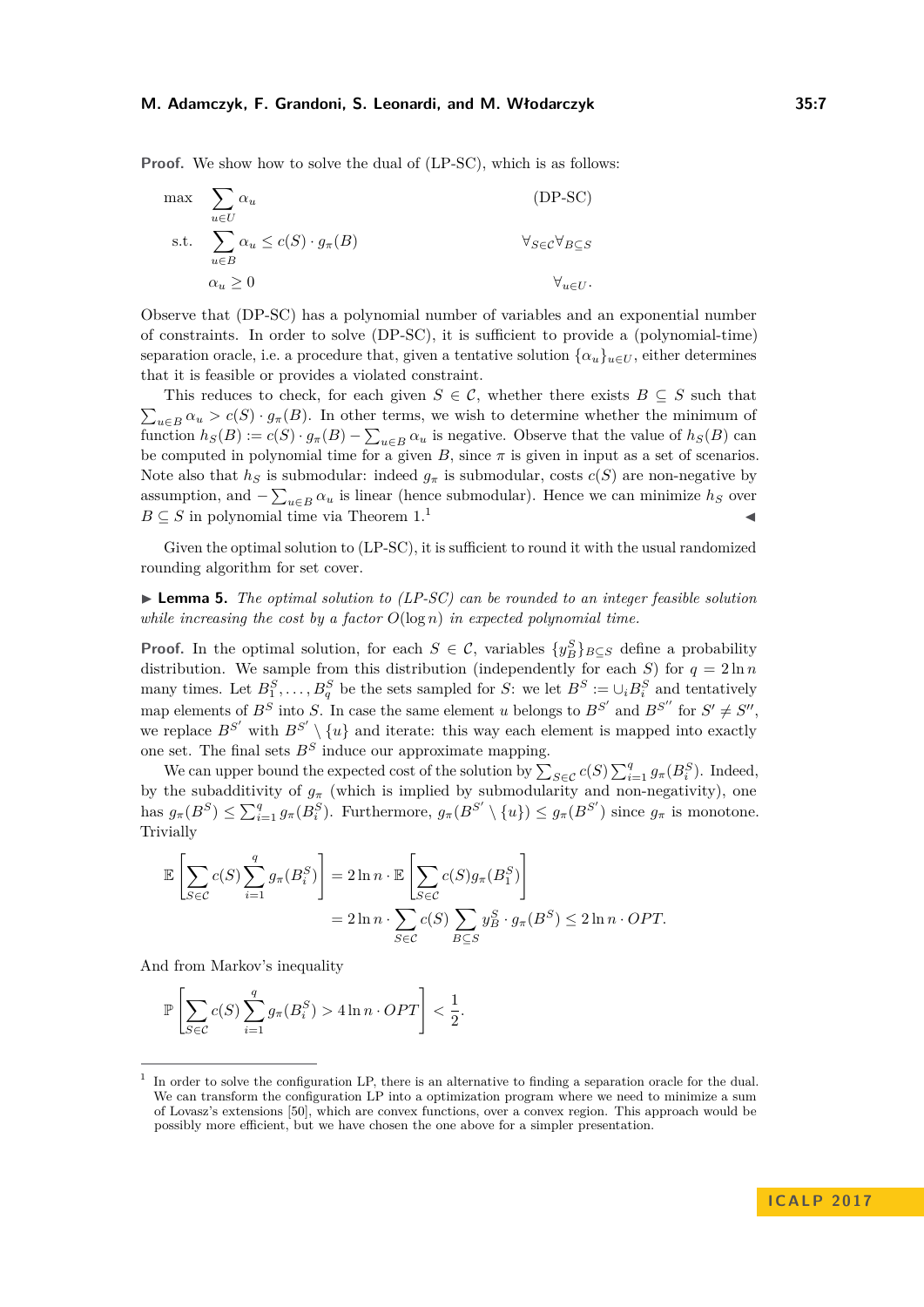#### **35:8 When the Optimum is also Blind: a New Perspective on Universal Optimization**

The probability that an element  $u \in U$  is not covered with a single sampling over  $y_B^S$  is

$$
\prod_{B \ni u} \prod_{S \supseteq B} (1 - y_B^S) \le \prod_{B \ni u} \prod_{S \supseteq B} e^{-y_B^S} = e^{-\sum_{B \ni u} \sum_{S \supseteq B} y_B^S} \le \frac{1}{e}.
$$

Therefore, by the independence of the sampling and the union bound, the probability that at least one element is not covered is at most  $n \cdot \frac{1}{e^{2 \ln n}} = \frac{1}{n}$ .

Altogether this gives a Monte-Carlo algorithm. As usual, this can be turned into a Las-Vegas algorithm with expected polynomial running time by repeating the procedure when some element is not covered or the cost of the solution is greater than  $4 \ln n \cdot OPT$ .

The following theorem is a straight-forward consequence of Lemmas [4](#page-5-1) and [5.](#page-6-1)

<span id="page-7-0"></span>▶ **Theorem 6.** UNIVERSAL STOCHASTIC SET COVER *in the scenario model admits a polynomial-time O*(log *n*) *approximation algorithm w.r.t. the optimal universal mapping.*

It turns out that not only the randomized rounding technique can be adapted to the universal stochastic model but also the dual fitting technique. This allows us to improve the above result to a purely deterministic algorithm with the approximation ratio exactly equal to *Hn*. What is more, we are able to consider more general problems where each element *u* is required to be covered at least  $r(u)$  times. Details will appear in the full version.

Our results can be also partially generalized to the oracle model, where the probability distribution is given only by a blackbox oracle. In the unweighted case we are able to give a polynomial time algorithm, while in the weighted case a pseudo-polynomial time one where the complexity depends also on  $\max_{S} c(S)$ . Again, details will appear in the full version.

Finally, since in the independent activation model we can compute function  $g_{\pi}$  in polynomial time, our approach works also in that case.

**Finder 7.** UNIVERSAL STOCHASTIC SET COVER *in the independent activation model admits a polynomial-time O*(log *n*) *approximation algorithm w.r.t. the optimal universal mapping.*

#### **4 Metric facility location in the independent activation model**

In the stochastic universal variant of the metric uncapacitated facility location (*UniStoch-FL*) problem, we have a set of clients  $C$  and a set of facilities  $F$ . For each client  $c \in C$  and facility  $f \in F$ , there is a cost  $d(c, f)$  paid if *c* is connected to *f*; furthermore, there is a cost  $o_f$  associated with opening facility  $f \in F$ . In the universal solution we need to assign every client  $c \in C$  to a facility  $\phi(c) \in F$ . Once a set  $X \subseteq U$  is realized we need to open all facilities  $f \in \bigcup_{c \in X} \phi(c)$  and connect each  $c \in X$  to  $\phi(c)$ . The goal is to minimize the expected total cost of opening the facilities and connecting clients to facilities:

$$
\mathbb{E}_{X \sim \pi} \left[ \sum_{f \in \bigcup_{c \in X} \phi(c)} o_f + \sum_{c \in X} d(c, \phi(c)) \right].
$$

Just by direct modeling of the above formula with the configuration LP we can see that the following is a relaxation of an integer program that solves the problem:

$$
\min \sum_{f \in F} o_f \sum_{B \subseteq C} y_B^f \cdot g_\pi(B) + \sum_{c \in C} \sum_{f \in F} g_\pi(c) \cdot d(c, f) \cdot \sum_{B \subseteq C : c \in B} y_B^f \qquad \text{(CONF-LP-FL)}
$$
\n
$$
\text{s.t. } \forall_{c \in C} : \sum_{f \in F} \sum_{B \subseteq C : c \in B} y_B^f \ge 1 \qquad \text{and} \qquad \forall_{f \in F} \forall_{B \subseteq C} : y_B^f \ge 0.
$$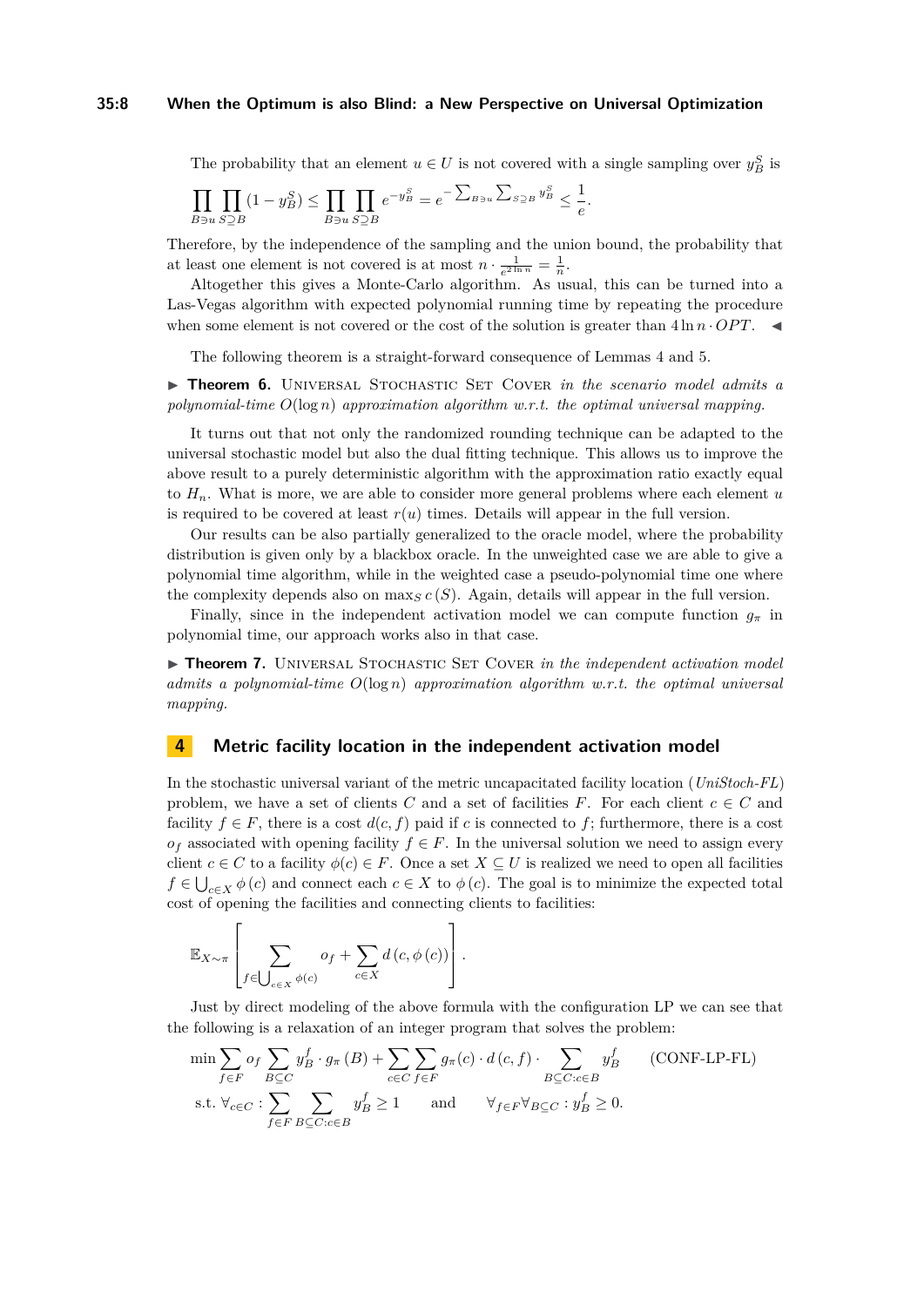Let *OP TCONF* <sup>−</sup>*LP* <sup>−</sup>*F L* be the optimal solution to the above LP. It holds that *OP TCONF* <sup>−</sup>*LP* <sup>−</sup>*F L* is a lower-bound on the expected outcome of an optimal universal solution.

What we are able to present in this section is a constant approximation in the case of independent activation where every client *c* is independently chosen into the scenario with probability *pc*. This restriction is due to the fact that we do not know of a good rounding procedure in the general case, while we can solve the configuration LP even with the arbitrary scenario distribution.

<span id="page-8-0"></span>**Fineorem 8.** For UNIVERSAL STOCHASTIC FACILITY LOCATION in the independent activa*tion model there exists an algorithm with expected outcome cost at most* 6*.*33·*OP TCONF-LP-FL.*

### <span id="page-8-3"></span>**4.1 Transforming the LP**

We start off with the following two inequalities for any  $S \subseteq C$  (see [\[33\]](#page-13-4) for proof):

<span id="page-8-2"></span>
$$
\min\left(1,\sum_{t\in S}p_t\right)\geq g_\pi\left(S\right)=1-\prod_{t\in S}(1-p_t)\geq \left(1-\frac{1}{e}\right)\min\left(1,\sum_{t\in S}p_t\right). \tag{2}
$$

Now based on this inequality we shall transform and relax the (CONF-LP-FL) to get one that is a bit easier to tackle. The inequality implies that the solution of the following LP is at most  $\frac{e}{e-1}$  bigger than the solution of (CONF-LP-FL):

$$
\min \sum_{f \in F} o_f \sum_{B \subseteq C} y_B^f \cdot \min \left( 1, \sum_{c \in B} p_c \right) + \sum_{c \in C} \sum_{f \in F} g_\pi(c) \cdot d(c, f) \cdot \sum_{B \subseteq C : c \in B} y_B^f
$$
(3)  
s.t. 
$$
\sum \sum y_B^f \ge 1
$$
(3)

<span id="page-8-1"></span>
$$
f \in F \ B \subseteq C : c \in B
$$
  

$$
y_B^f \ge 0 \qquad \forall f \in F \ \forall B \subseteq C.
$$

Let *Big* be a collection of sets  $B \subseteq C$  such that  $\sum_{t \in B} p_t > 1$ , and let *Sml* be a collection of sets  $B \subseteq C$  such that  $\sum_{t \in B} p_t \leq 1$ . Define  $x_c^f$  to be the extent to which *c* was assigned to *f* via sets from *Big*, and  $\bar{x}_c^f$  the extent to which *c* was assigned to *f* via sets from *Sml*, i.e.,  $x_c^f = \sum_{B \in Big: c \in B} y_B^f$  and  $\bar{x}_c^f = \sum_{B \in Sml: c \in B} y_B^f$ . Also, for every client c there is an obvious inequality  $\sum_{B \in Big} y_B^f \ge \sum_{B \in Big: c \in B} y_B^f = x_c^f$ . Now we can lower bound [\(3\)](#page-8-1):

$$
\sum_{f \in F} o_f \left( \sum_{B \in Big} y_B^f + \sum_{B \in Sml} y_B^f \cdot \left( \sum_{j \in B} p_j \right) \right) + \sum_{c \in C} \sum_{f \in F} p_c \cdot d(c, f) \cdot \sum_{B \subseteq C: c \in B} y_B^f
$$
\n
$$
= \sum_{f \in F} o_f \left( \sum_{B \in Big} y_B^f \right) + \sum_{f \in F} \sum_{c \in C} o_f \cdot p_c \left( \sum_{B \in Sml:c \in B} y_B^f \right) + \sum_{c \in C} \sum_{f \in F} p_c \cdot d(c, f) \cdot \sum_{B \subseteq C: c \in B} y_B^f
$$
\n
$$
\geq \sum_{f \in F} o_f \cdot \max_{c \in C} (x_c^f) + \sum_{f \in F} \sum_{c \in C} o_f \cdot p_c \cdot \bar{x}_c^f + \sum_{c \in C} \sum_{f \in F} p_c \cdot d(c, f) \cdot \left( x_c^f + \bar{x}_c^f \right).
$$

**► Lemma 9.** Let  $OPT_{LP-FL}$  be the optimum solution of the following LP:

$$
\min \sum_{f \in F} o_f \cdot \max_{c \in C} (x_c^f) + \sum_{f \in F} o_f \cdot \sum_{c \in C} p_c \cdot \bar{x}_c^f + \sum_{c \in C} \sum_{f \in F} p_c \cdot d(c, f) \cdot (x_c^f + \bar{x}_c^f) \quad \text{(LP-FL)}
$$
\n
$$
\text{s.t. } \forall_{c \in C} : \sum_{f \in F} x_c^f + \bar{x}_c^f \ge 1 \qquad \text{and} \qquad \forall_{f \in F} \forall_{c \in C} : x_c^f, \bar{x}_c^f \ge 0.
$$

*It holds that*  $OPT_{LP-FL} \leq \frac{e}{e-1} \cdot OPT_{CONF-LP-FL}$ .

# **I C A L P 2 0 1 7**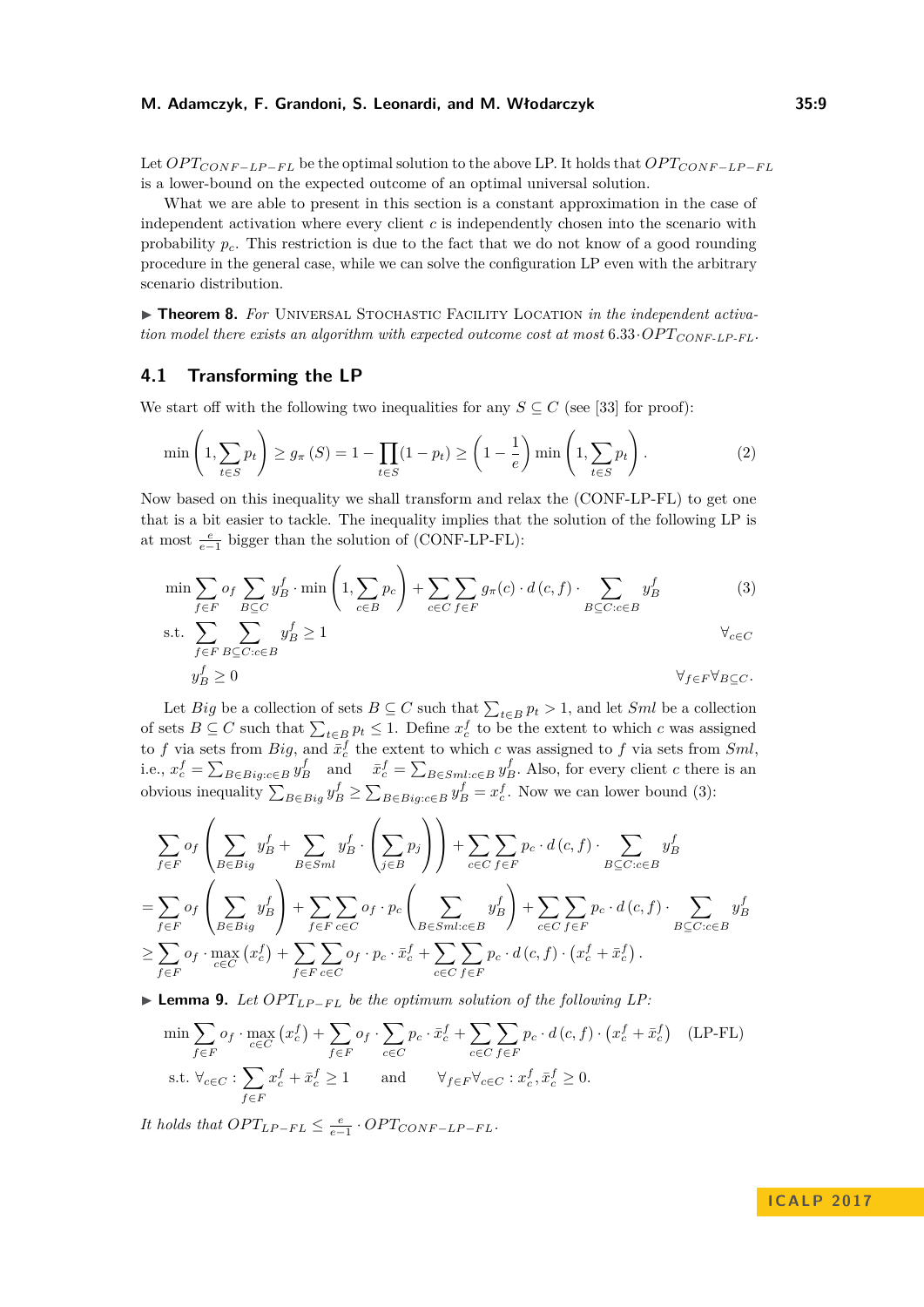### **35:10 When the Optimum is also Blind: a New Perspective on Universal Optimization**

### <span id="page-9-2"></span>**4.2 The rounding procedure**

LP-FL has a polynomial number of variables and constraints, and so it can be solved in polynomial time; denote by  $(x_c^f, \bar{x}_c^f)_{c \in C, f \in F}$  the optimal solution. Once we solve it we split the clients into two groups:

$$
C_{\text{big}} := \left\{ c \in C \, \middle| \, \sum_{f \in F} x_c^f \ge \frac{3}{4} \right\} \text{ and } C_{\text{small}} = \left\{ c \in C \, \middle| \, \sum_{f \in F} \bar{x}_c^f > \frac{1}{4} \right\}.
$$

### **Dealing with clients from** *C***big**

From the definition we get that  $(\frac{4}{3}x_c^f)_{c \in C_{\text{big}}, f \in F}$  is a feasible solution to the following problem, which is a variant of the deterministic facility location problem where the price for the distance for client  $c \in C$  is proportional to the factor  $p_c$ :

$$
\begin{aligned}\n\min \ & \sum_{f \in F} o_f \cdot \max_{c \in C_{\text{big}}} \left( z_c^f \right) + \sum_{c \in C} \sum_{f \in F} p_c \cdot d \left( c, f \right) \cdot z_c^f \\
\text{s.t. } & \forall_{c \in C_{\text{big}}} : \sum_{f \in F} z_c^f \ge 1 \qquad \text{and} \qquad \forall_{f \in F} \forall_{c \in C_{\text{big}}} : z_c^f \ge 0.\n\end{aligned}
$$

For this problem there exists a 3-approximation algorithm based on primal-dual method (the proof is a simple exercise and will appear in the full version of the paper); let  $(z_c^f)_{c \in C, f \in F}$ be such an integral solution. Thus we have

<span id="page-9-0"></span>
$$
\sum_{f \in F} o_f \cdot \max_{c \in C_{\text{big}}} (z_c^f) + \sum_{c \in C_{\text{big}}} \sum_{f \in F} p_c \cdot d(c, f) \cdot z_c^f
$$
\n
$$
\leq 3 \cdot \sum_{f \in F} o_f \cdot \max_{c \in C_{\text{big}}} \left(\frac{4}{3} x_c^f\right) + 3 \cdot \sum_{c \in C_{\text{big}}} \sum_{f \in F} p_c \cdot d(c, f) \cdot \frac{4}{3} x_c^f
$$
\n
$$
\leq 4 \cdot \sum_{f \in F} o_f \cdot \max_{c \in C} (x_c^f) + 4 \cdot \sum_{c \in C} \sum_{f \in F} p_c \cdot d(c, f) \cdot x_c^f. \tag{4}
$$

### **Dealing with clients from**  $C_{\text{sml}}$

Now the  $(4 \cdot \bar{x}_c^f)_{c \in C_{\text{sm}1}, f \in F}$  vector is a feasible solution to the following LP:

$$
\begin{aligned} &\min \ \sum\limits_{c \in C_{\text{sml}}} \sum\limits_{f \in F} p_c \left( o_f + d \left( c, f \right) \right) \cdot z_c^f \\ &\text{s.t. } \forall_{c \in C_{\text{sml}}} : \sum\limits_{f \in F} z_c^f \geq 1 \qquad \text{and} \qquad \forall_{f \in F} \forall_{c \in C_{\text{sml}}} : z_c^f \geq 0. \end{aligned}
$$

We can find an integral solution to this LP easily: just assign every client  $c \in C_{\text{sml}}$  to the facility *f* that minimizes  $o_f + d(c, f)$ . If  $(z_c^f)_{c \in C_{\text{sml}}, f \in F}$  is such an integral solution, then we have that

<span id="page-9-1"></span>
$$
\sum_{c \in C_{\text{sml}}} \sum_{f \in F} p_c \left( o_f + d(c, f) \right) \cdot z_c^f \le \sum_{c \in C_{\text{sml}}} \sum_{f \in F} p_c \left( o_f + d(c, f) \right) \cdot 4 \bar{x}_c^f. \tag{5}
$$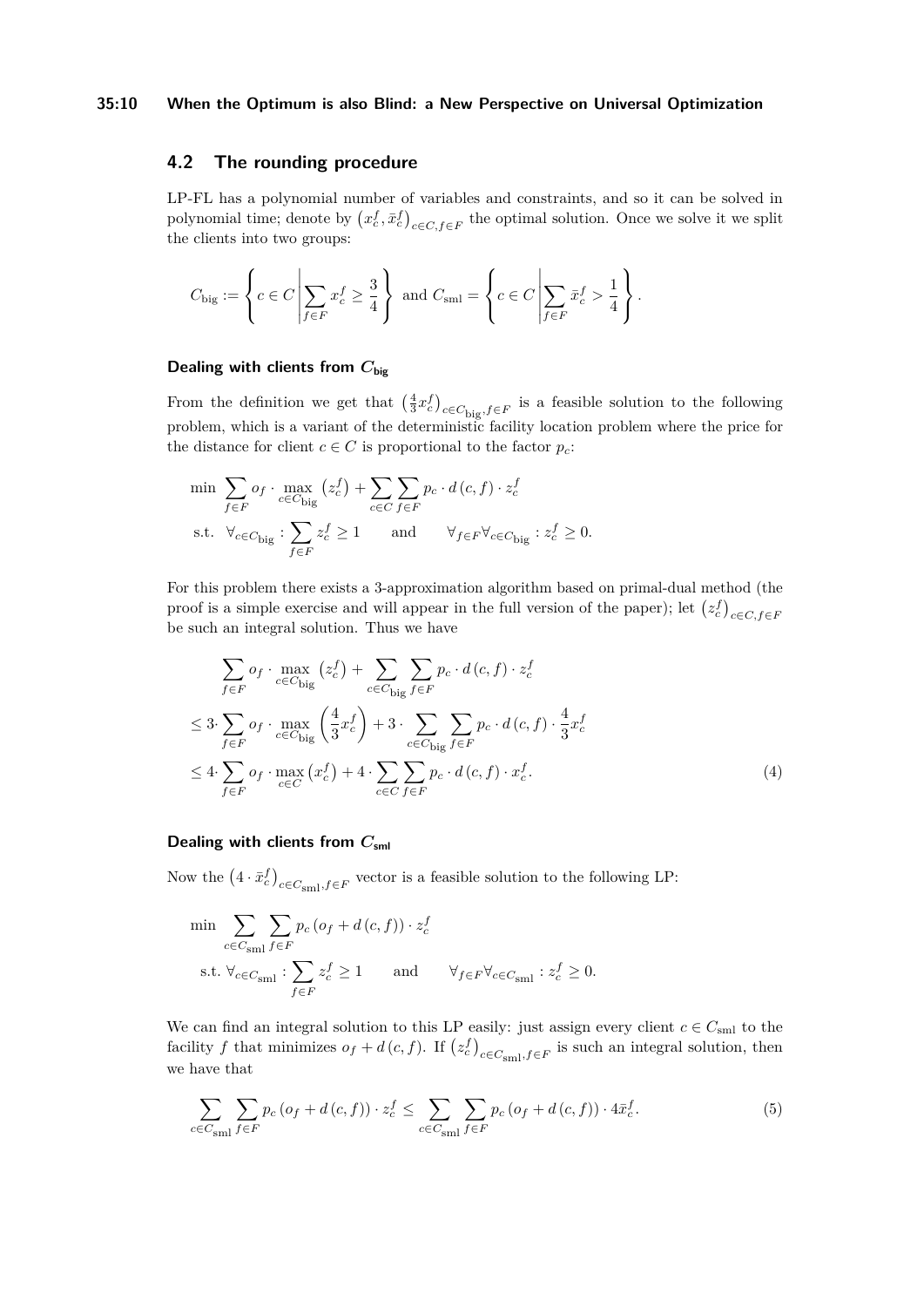#### **Combining the two solutions**

In this way the solution composed from two integer vectors  $(z_c^f)_{c \in C_{\text{big}}, f \in F}$  and  $(z_c^f)_{c \in C_{\text{small}}, f \in F}$ is a feasible solution to the (LP-FL), and by combining [\(4\)](#page-9-0) and  $\tilde{(5)}$  $\tilde{(5)}$  $\tilde{(5)}$  its value is

$$
\sum_{f \in F} o_f \cdot \max_{c \in C_{\text{big}}} (z_c^f) + \sum_{f \in F} \sum_{c \in C_{\text{small}}} o_f \cdot p_c \cdot z_c^f + \sum_{c \in C} \sum_{f \in F} p_c \cdot d(c, f) \cdot z_c^f
$$
\n
$$
\leq 4 \cdot \sum_{f \in F} o_f \cdot \max_{c \in C} (x_c^f) + \sum_{f \in F} \sum_{c \in C} o_f \cdot p_c \cdot 4\bar{x}_c^f + \sum_{c \in C} \sum_{f \in F} p_c \cdot d(c, f) \cdot (4x_c^f + 4\bar{x}_c^f)
$$
\n
$$
\leq 4 \cdot \frac{e}{e - 1} OPT_{CONF - LP - FL} < 6.33 \cdot OPT_{CONF - LP - FL}.
$$

Thus we found a solution  $(z_c^f)_{c \in C, f \in F}$  for the (LP-FL) whose value is at most 6.33 · *OPT<sub>CONF−LP−FL*. However using the left-side inequality from [\(2\)](#page-8-2) we can transform it into</sub> a solution of the (CONF-LP-FL) without losing its value. Hence we found a solution to the Universal Stochastic Facility Location which is a 6*.*33-approximation.

### **5 Multicut in the independent activation model**

In the (classical version of the) MULTICUT problem we are given an undirected graph *G* with non-negative costs  $c_e$  for all  $e \in E(G)$  and a set of pairs of vertices  $(s_1, t_1), \ldots, (s_k, t_k)$ . The goal is to erase a subset of edges  $F$  of small cost so that there is no path connecting  $s_c$ with  $t_c$  for any  $c$ . MULTICUT may be considered a covering problem in which the client  $c$  is covered if *F* contains some  $(s_c, t_c)$ -cut.

In the universal stochastic setting we are also given a probability distribution  $\pi$  over the subsets of  $C = [1, k]$  and the solution is a mapping  $\phi: C \to 2^E$  such that  $\phi(c)$  forms a  $(s_c, t_c)$ cut. The expected cost of the solution induced by a mapping  $\phi$  equals  $\mathbb{E}_{X \sim \pi} \left[ \sum_{e \in \phi(c)} c_e \right]$ .

We express the problem with a configuration integer program. Let  $\mathcal{P}_c$  denote the family of all paths connecting  $s_c$  with  $t_c$  and let  $y_B^e = 1$  mean that  $B = \{c \in C : e \in \phi(c)\}.$ 

$$
\min \sum_{e \in E} c_e \sum_{B \subseteq C} y_B^e \cdot g_\pi(B) \tag{6}
$$
\n
$$
\text{s.t.} \sum_{e \in P} \sum_{B \ni c} y_B^e \ge 1 \qquad \forall_{e \in C} \forall_{P \in \mathcal{P}_c}.
$$
\n
$$
y_B^e \in \{0, 1\} \qquad \forall_{e \in E} \forall_{B \subseteq C}.
$$

We next use CONF-LP-MC to denote the linear relaxation of CONF-IP-MC. Likewise for FACILITY LOCATION, we will show that in the independent activation model we can reduce the universal stochastic setting to the buy-at-bulk setting, where each edge *e* can be either bought for price  $c_e$  to serve all the clients or be rented by client *c* for price  $c_e \cdot p_c$ . We define variables  $x^e$  to indicate that *e* has been bought and variables  $\bar{x}^e_c$  to express the event of *e* being rented by *c*. This transition simplifies the linear program CONF-LP-MC to the following one by sacrificing an approximation factor of  $\frac{e}{e-1}$ .

$$
\min \sum_{e \in E} c_e \cdot x^e + \sum_{e \in E} c_e \sum_{c \in C} p_c \cdot \bar{x}_c^e
$$
\n
$$
\text{s.t.} \sum_{e \in P} (x^e + \bar{x}_c^e) \ge 1 \qquad \forall_{c \in C} \forall_{P \in \mathcal{P}_c}
$$
\n
$$
x^e, \bar{x}_c^e \ge 0 \qquad \forall_{e \in E} \forall_{c \in C}.
$$
\n(LP-MC)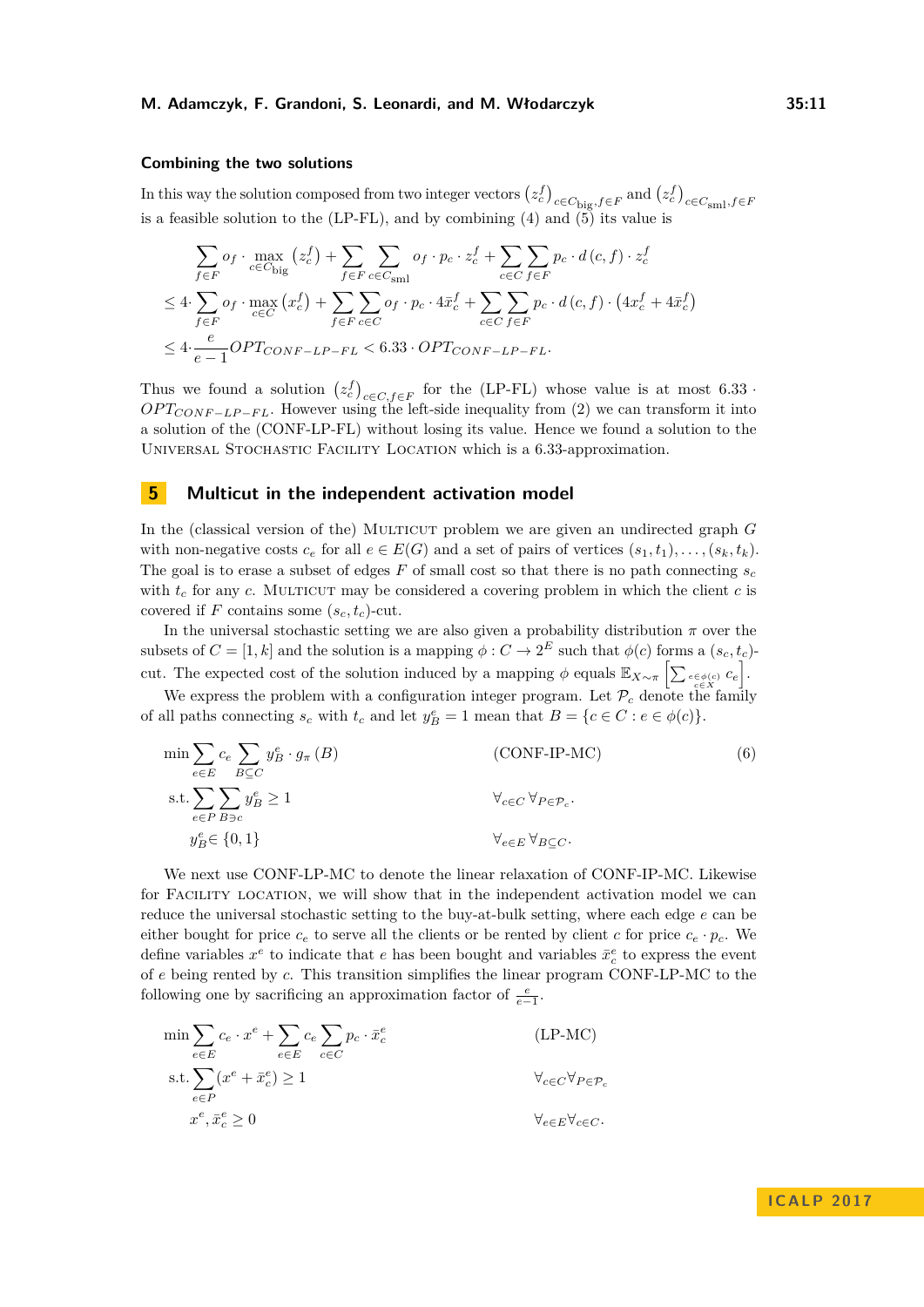#### **35:12 When the Optimum is also Blind: a New Perspective on Universal Optimization**

The proofs of the two following lemmas are similar to derivations in Sections [4.1](#page-8-3) and [4.2](#page-9-2) and so we omit them in this extended abstract.

**Lemma 10.** *If*  $\pi$  *is an independent activation distribution, then the optimal value of*  $LP-MP$  is at most  $\frac{e}{e-1}$  times larger than the optimal value of CONF-LP-MP.

<span id="page-11-1"></span> $\triangleright$  **Lemma 11.** *If G is a tree, then one can round a fractional solution to LP-MC to an integral one of cost at most 3 times larger. The procedure runs in polynomial time.*

In order to solve the problem on general graphs, we will embed the graph into a tree that approximately preserves the structure of cuts. The following construction has been introduced by Räcke [\[41\]](#page-14-9). We call a tree *T* decomposition tree of *G* if

- **1.** the leaves of *T* correspond to vertices of *G*,
- **2.** each edge  $e_t$  in *T* has weight  $c_{e_t}^T$  equal to the weight of the cut it induces on  $V(G)$  (we call this cut  $m_T(e_t)$ ).

For an edge  $e \in E(G)$  and a decomposition tree T we define the *relative load* of *e* as

$$
rload_T(e) = \bigg(\sum_{\substack{e_t \in E(T) \\ e \in m_T(e_t)}} c_{e_t}^T\bigg) / c_e.
$$

The main result in [\[41\]](#page-14-9) concerns the relation between multicommodity flows in *G* and *T<sup>i</sup>* . As our LP formulation is slightly more sophisticated we need to exploit this result in more detail. Section 2.1 in [\[41\]](#page-14-9) describes how to find (in polynomial time) a convex combination of decomposition trees  $\{\lambda_i T_i\}_{i=1}^q$  for a graph *G*, such that  $\max_{e \in E(G)} \left[\sum_{i=1}^q \lambda_i r load_{T_i}(e)\right] =$  $O(\log n)$ .

<span id="page-11-0"></span>**Finder 12.** UNIVERSAL STOCHASTIC MULTICUT *in the independent activation model admits a polynomial-time O*(log *n*) *approximation algorithm.*

**Proof.** Lemma [11](#page-11-1) implies that a fractional solution to LP-MC over  $T_i$  can be rounded to an integer solution with ratio 3. Observe that each tree edge on a path between terminals corresponds to some cut between these terminals so any solution to Universal Stochastic Multicut on a decomposition tree induces a solution on the original graph of at most the same cost.

Let  $L_i$  denote the optimal value of LP-MC over  $T_i$  and  $L$  denote the same for  $G$ . We are going to show that  $\sum_{i=1}^{q} \lambda_i L_i = O(L \log n)$ . In particular this means that  $\min_{i=1}^{q} L_i =$  $O(L \log n)$ . After rounding the fractional solution on  $T_i$  of the smallest value, we will obtain an integral solution for *G* of cost  $O(L \log n)$ , what entails an  $O(\log n)$  approximation.

Let us consider the dual linear program of LP-MC.

<span id="page-11-3"></span><span id="page-11-2"></span>
$$
\max \sum_{c \in C} \sum_{P \in \mathcal{P}_c} \alpha_P
$$
\n
$$
\text{s.t.} \sum_{c \in C} \sum_{\substack{P \in \mathcal{P}_c \\ e \in P}} \alpha_P \le c_e \quad \forall_{e \in E}
$$
\n
$$
\sum_{\substack{P \in \mathcal{P}_c \\ e \in P}} \alpha_P \le c_e \cdot p_c
$$
\n
$$
\forall_{c \in C} \forall_{e \in E}
$$
\n
$$
\alpha_P \ge 0
$$
\n
$$
\forall_{c \in C} \forall_{P \in \mathcal{P}_c}.
$$
\n(8)

Feasible solutions to (DP-MC) are just multicommodity flows satisfying conditions [\(7\)](#page-11-2)-[\(8\)](#page-11-3). Let  $(\beta^{T_i})$  be an optimal solution to (DP-MC) on a decomposition tree  $T_i$  (of value  $L_i$ ) and let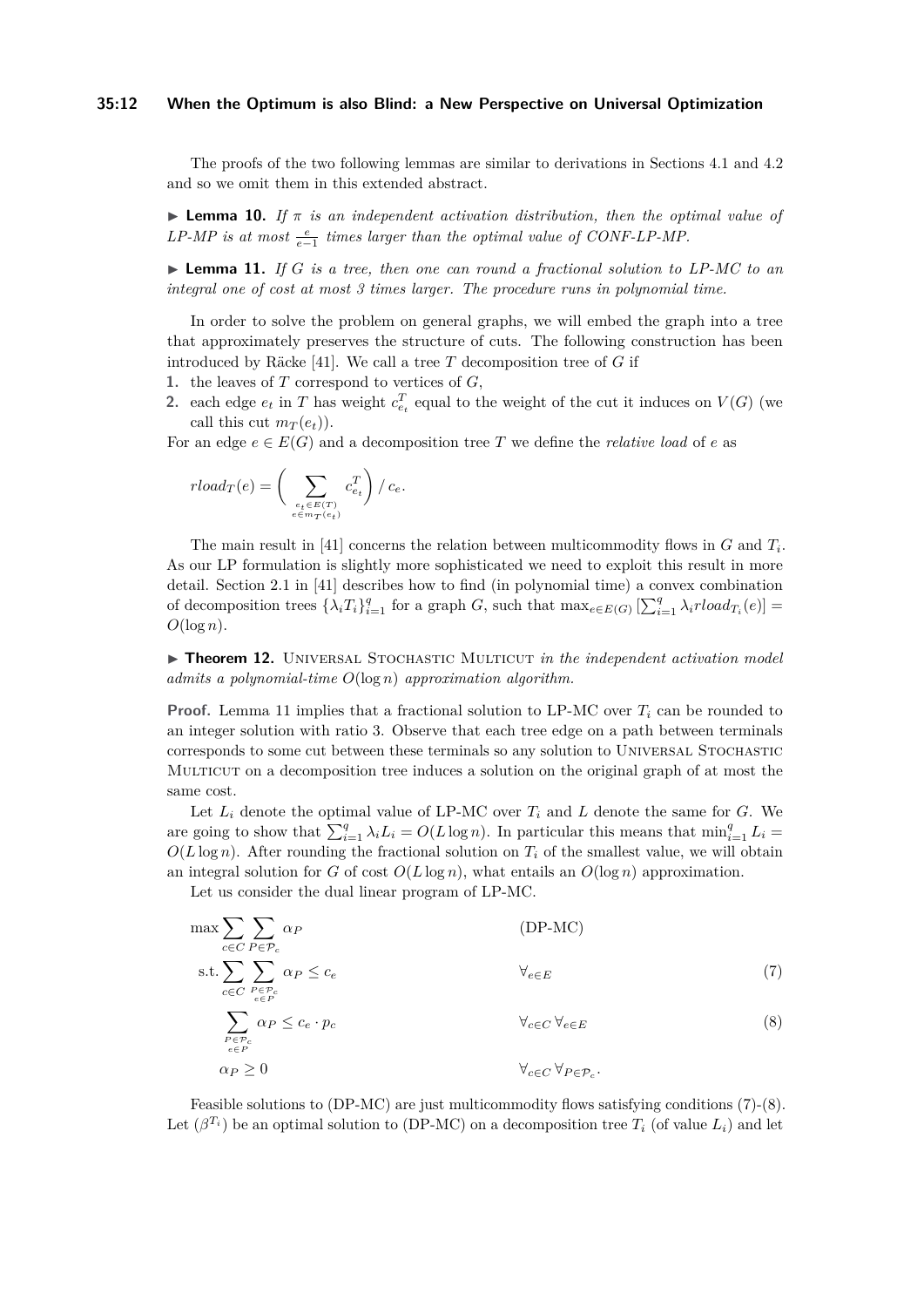$(\alpha^{T_i})$  be a flow on *G* where a unit flow over  $e_t$  in  $(\beta^{T_i})$  translates into a unit flow over  $m_T(e_t)$ . Note that the value of shipped commodities remains the same. Consider  $(\alpha) = \sum_{i=1}^{q} \lambda_i(\alpha^{T_i})$ . It is a (not necessarily feasible) solution of value  $\sum_{i=1}^{q} \lambda_i L_i$ .

 $\text{As }(\beta^{T_i})$  routes at most  $c_{e_t}^{T_i}$  flow through an edge  $e_t$ , then  $(\alpha^{T_i})$  routes at most  $\sum_{e \in m_{T_i}(e_t)} c_{e_t}^{T_i}$ flow through an edge *e*. Therefore constraint [\(7\)](#page-11-2) is exceeded at most  $rload_{T_i}(e)$  times in  $(\alpha^{T_i})$  and  $\sum_{i=1}^q \lambda_i r load_{T_i}(e)$  times in  $(\alpha)$ . If we consider vectors  $(\beta_c^{T_i})$  given by flow routed between terminals of client *c*, then we conclude the same for constraint [\(8\)](#page-11-3).

After scaling ( $\alpha$ ) down times  $M = \max_{e \in E(G)} \left[ \sum_{i=1}^{q} \lambda_i r load_{T_i}(e) \right]$  we obtain a feasible solution to (DP-MC) for *G*. This means that *L* is no less than  $\sum_{i=1}^{q} \lambda_i L_i$  divided by *M*. As we know that  $M = O(\log n)$ , the claim follows.

```
References
```
- <span id="page-12-8"></span>**1** Susanne Albers and Stefano Leonardi. On-line algorithms. *ACM Comput. Surv.*, 31(3es):4, 1999.
- <span id="page-12-10"></span>**2** N. Alon, B. Awerbuch, Y. Azar, N. Buchbinder, and J. Naor. The Online Set Cover Problem. In *STOC'03*, pages 100–105, 2003.
- <span id="page-12-11"></span>**3** Noga Alon, Baruch Awerbuch, Yossi Azar, Niv Buchbinder, and Joseph (Seffi) Naor. A general approach to online network optimization problems. In *SODA'04*, pages 577–586, 2004.
- <span id="page-12-9"></span>**4** Aris Anagnostopoulos, Fabrizio Grandoni, Stefano Leonardi, and Piotr Sankowski. Online network design with outliers. *Algorithmica*, 76(1):88–109, 2016.
- <span id="page-12-5"></span>**5** Yossi Azar, Edith Cohen, Amos Fiat, Haim Kaplan, and Harald Racke. Optimal oblivious routing in polynomial time. In *STOC'03*, pages 383–388, 2003.
- <span id="page-12-2"></span>**6** Dimitris Bertsimas and Michelangelo Grigni. Worst-case examples for the spacefilling curve heuristic for the Euclidean traveling salesman problem. *Oper. Res. Lett.*, 8(5):241–244, 1989.
- <span id="page-12-3"></span>**7** Dimitris J. Bertsimas, Patrick Jaillet, and Amedeo R. Odoni. A priori optimization. *Oper. Res.*, 38(6):1019–1033, 1990.
- <span id="page-12-4"></span>**8** Marcin Bienkowski, Miroslaw Korzeniowski, and Harald Räcke. A practical algorithm for constructing oblivious routing schemes. In *SPAA'03*, pages 24–33, 2003.
- <span id="page-12-6"></span>**9** Allan Borodin and Ran El-Yaniv. *Online computation and competitive analysis*. Cambridge University Press, New York, 1998.
- <span id="page-12-12"></span>**10** Niv Buchbinder and Joseph Naor. Online primal-dual algorithms for covering and packing problems. In *ESA'05*, pages 689–701, 2005.
- <span id="page-12-13"></span>**11** Moses Charikar, Chandra Chekuri, and Martin Pál. Sampling bounds for stochastic optimization. In *Approximation, Randomization and Combinatorial Optimization, Algorithms and Techniques, 8th International Workshop on Approximation Algorithms for Combinatorial Optimization Problems, APPROX 2005 and 9th InternationalWorkshop on Randomization and Computation, RANDOM 2005, Berkeley, CA, USA, August 22-24, 2005, Proceedings*, pages 257–269, 2005. [doi:10.1007/11538462\\_22](http://dx.doi.org/10.1007/11538462_22).
- <span id="page-12-1"></span>**12** Ning Chen, Nicole Immorlica, Anna R. Karlin, Mohammad Mahdian, and Atri Rudra. Approximating matches made in heaven. In *Automata, Languages and Programming, 36th International Colloquium, ICALP 2009, Rhodes, Greece, July 5-12, 2009, Proceedings, Part I*, pages 266–278, 2009. [doi:10.1007/978-3-642-02927-1\\_23](http://dx.doi.org/10.1007/978-3-642-02927-1_23).
- <span id="page-12-0"></span>**13** Brian C. Dean, Michel X. Goemans, and Jan Vondrák. Approximating the stochastic knapsack problem: The benefit of adaptivity. *Math. Oper. Res.*, 33(4):945–964, 2008. [doi:](http://dx.doi.org/10.1287/moor.1080.0330) [10.1287/moor.1080.0330](http://dx.doi.org/10.1287/moor.1080.0330).
- <span id="page-12-7"></span>**14** Reza Dorrigiv and Alejandro Lopez-Ortiz. A survey of performance measures for on-line algorithms. *SIGACT News*, 36(3):67–81, 2005.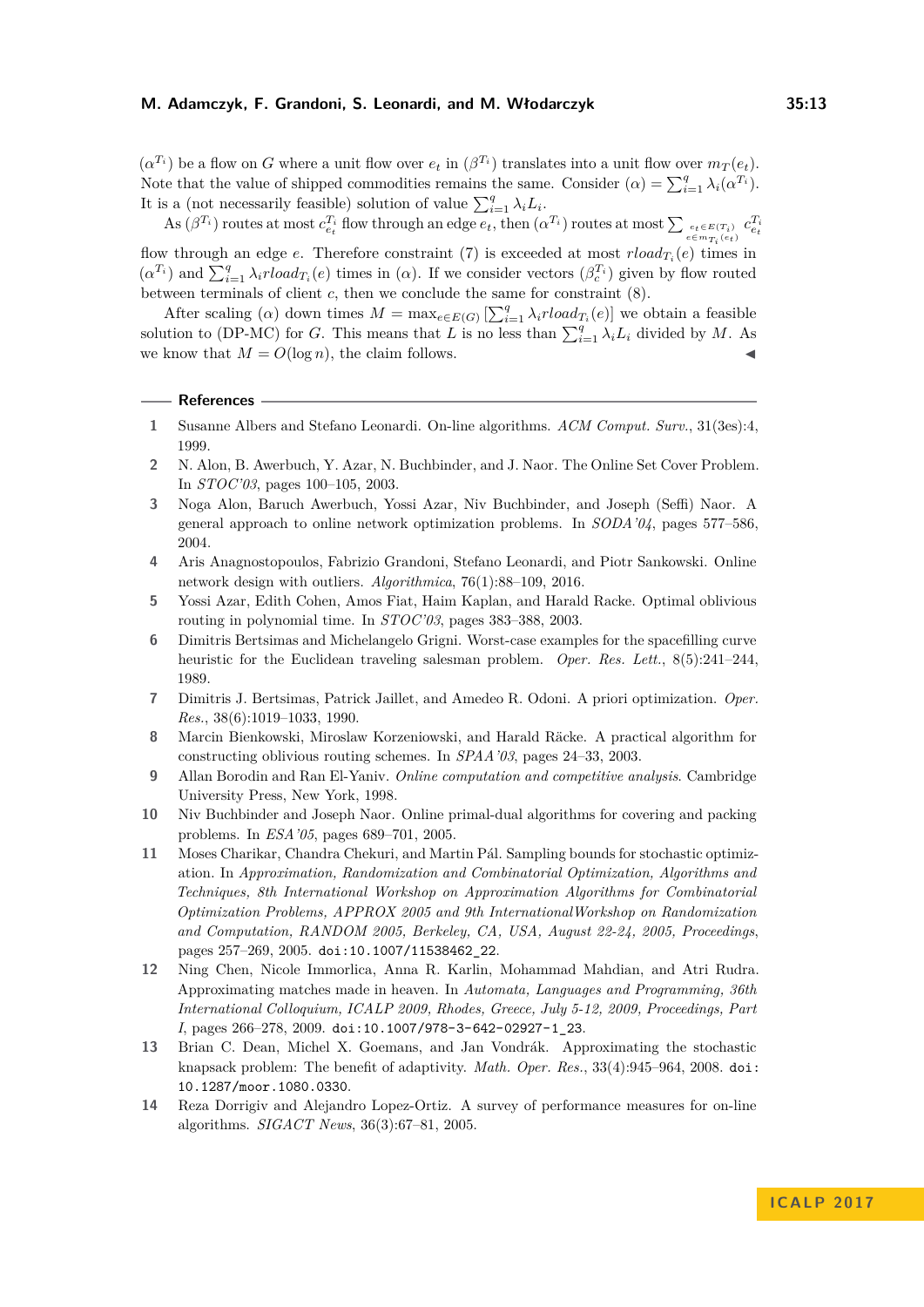#### **35:14 When the Optimum is also Blind: a New Perspective on Universal Optimization**

- <span id="page-13-17"></span>**15** Esteban Feuerstein, Alberto Marchetti-Spaccamela, Frans Schalekamp, René Sitters, Suzanne van der Ster, Leen Stougie, and Anke van Zuylen. Scheduling over scenarios on two machines. In *Computing and Combinatorics – 20th International Conference, CO-COON 2014, Atlanta, GA, USA, August 4-6, 2014. Proceedings*, pages 559–571, 2014. [doi:10.1007/978-3-319-08783-2\\_48](http://dx.doi.org/10.1007/978-3-319-08783-2_48).
- <span id="page-13-13"></span>**16** Amos Fiat and Gerhard J. Woeginger, editors. *Online algorithms*, volume 1442 of *Lecture Notes in Computer Science*. Springer-Verlag, Berlin, 1998.
- <span id="page-13-16"></span>**17** Dimitris Fotakis. On the competitive ratio for online facility location. In *ICALP'03*, pages 637–652. Springer, 2003.
- <span id="page-13-14"></span>**18** P. R. Freeman. The secretary problem and its extensions: a review. *Internat. Statist. Rev.*, 51(2):189–206, 1983.
- <span id="page-13-9"></span>**19** Naveen Garg, Anupam Gupta, Stefano Leonardi, and Piotr Sankowski. Stochastic analyses for online combinatorial optimization problems. In *SODA'08*, pages 942–951, 2008.
- <span id="page-13-1"></span>**20** Fabrizio Grandoni, Anupam Gupta, Stefano Leonardi, Pauli Miettinen, Piotr Sankowski, and Mohit Singh. Set covering with our eyes closed. In *49th Annual IEEE Symposium on Foundations of Computer Science, FOCS 2008, October 25-28, 2008, Philadelphia, PA, USA*, pages 347–356, 2008. [doi:10.1109/FOCS.2008.31](http://dx.doi.org/10.1109/FOCS.2008.31).
- <span id="page-13-0"></span>**21** Fabrizio Grandoni, Anupam Gupta, Stefano Leonardi, Pauli Miettinen, Piotr Sankowski, and Mohit Singh. Set covering with our eyes closed. *SIAM J. Comput.*, 42(3):808–830, 2013.
- <span id="page-13-6"></span>**22** Anupam Gupta, Mohammad Taghi Hajiaghayi, and Harald Räcke. Oblivious network design. In *SODA'06*, pages 970–979, 2006.
- <span id="page-13-3"></span>**23** Anupam Gupta and Viswanath Nagarajan. A stochastic probing problem with applications. In *Integer Programming and Combinatorial Optimization – 16th International Conference, IPCO 2013, Valparaíso, Chile, March 18-20, 2013. Proceedings*, pages 205–216, 2013. [doi:](http://dx.doi.org/10.1007/978-3-642-36694-9_18) [10.1007/978-3-642-36694-9\\_18](http://dx.doi.org/10.1007/978-3-642-36694-9_18).
- <span id="page-13-11"></span>**24** Mohammad T. Hajiaghayi, Robert D. Kleinberg, Tom Leighton, and Harald Räcke. Oblivious routing on node-capacitated and directed graphs. In *SODA'05*, pages 782–790, 2005.
- <span id="page-13-12"></span>**25** Mohammad Taghi Hajiaghayi, Jeong Han Kim, Tom Leighton, and Harald Räcke. Oblivious routing in directed graphs with random demands. In *STOC'05*, pages 193–201, 2005.
- <span id="page-13-15"></span>**26** Mohammad Taghi Hajiaghayi, Robert Kleinberg, and David C. Parkes. Adaptive limitedsupply online auctions. In *EC'04*, pages 71–80, 2004.
- <span id="page-13-7"></span>**27** Mohammad Taghi Hajiaghayi, Robert D. Kleinberg, and Frank Thomson Leighton. Improved lower and upper bounds for universal tsp in planar metrics. In *SODA'06*, pages 649–658, 2006.
- <span id="page-13-10"></span>**28** Chris Harrelson, Kirsten Hildrum, and Satish Rao. A polynomial-time tree decomposition to minimize congestion. In *SPAA'03*, pages 34–43, 2003.
- <span id="page-13-2"></span>**29** Nicole Immorlica, David Karger, Maria Minkoff, and Vahab Mirrokni. On the costs and benefits of procrastination: Approximation algorithms for stochastic combinatorial optimization problems. In *SODA'04*, pages 684–693, 2004.
- <span id="page-13-18"></span>**30** Satoru Iwata, Lisa Fleischer, and Satoru Fujishige. A combinatorial strongly polynomial algorithm for minimizing submodular functions. *Journal of the ACM (JACM)*, 48(4):761– 777, 2001.
- <span id="page-13-8"></span>**31** Patrick Jaillet. A priori solution of a travelling salesman problem in which a random subset of the customers are visited. *Oper. Res.*, 36(6):929–936, 1988.
- <span id="page-13-5"></span>**32** Lujun Jia, Guolong Lin, Guevara Noubir, Rajmohan Rajaraman, and Ravi Sundaram. Universal approximations for tsp, steiner tree, and set cover. In *STOC'05*, pages 386–395, 2005.
- <span id="page-13-4"></span>**33** David R. Karger and Maria Minkoff. Building Steiner trees with incomplete global knowledge. In *FOCS'00*, pages 613–623, 2000.